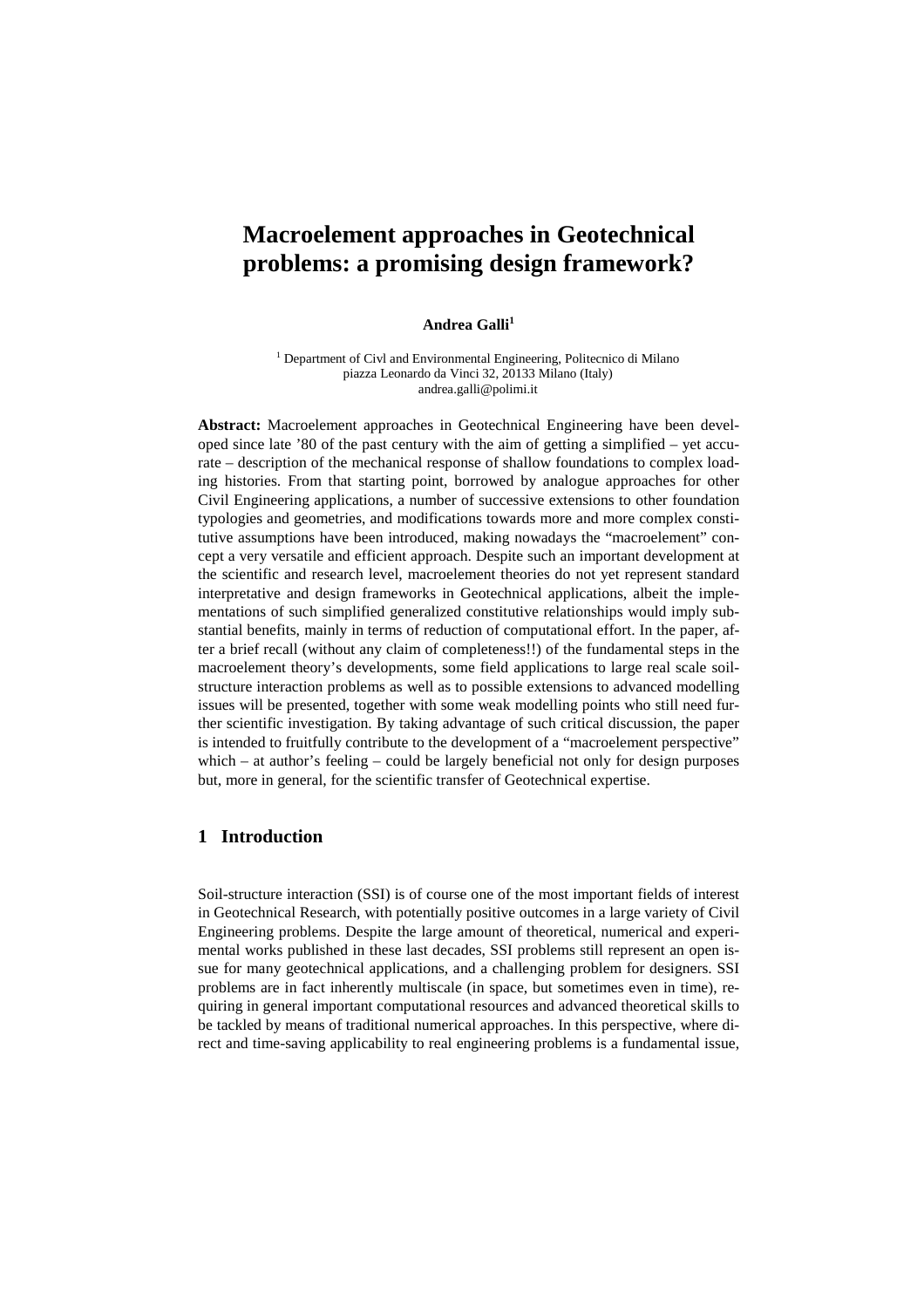macroelement approaches often represent a possible alternative modelling option. The key point is to provide a description of the soil-structure interaction in terms of generalized stress and strain variables, i.e. by lumping soil stress distributions at soilstructure interface into the resulting force components (or moments), and soil strain fields into kinematic variables, representing soil-structure relative displacements (or rotations).

Macroelement approaches allow then to upscale the problem from the local scale of the representative element volume (REV; which is usually the typical working scale of the most used numerical geotechnical codes), to the enlarged scale of the structure, and to relate it to the global scale of the entire considered domain (the so-called "far field"). Ad hoc "generalized" constitutive relationships, relating the abovementioned generalized stress and strain variables, can then be defined, thus actually considering the structure and the soil interacting with it as a unique "macro"element, whose behavior is fully described by means of only few degrees of freedom. In the following, several examples of macroelement approaches will be briefly recalled, mainly pointing out three lines of interest: (i) geometry of the problem, (ii) inclusion of advanced constitutive modelling and (iii) application to real case studies. Some concluding remarks will then be added, together with possible suggestions about innovative fields of applicability for macroelement theories.

# **2 Foundations**

The response of foundations to applied loads is a core field of application of Geotechnical expertise, and traditional solutions for computing foundation settlements under known stress distributions (e.g. those based on simple linear elasticity models, Boussinesq, 1885, or on semi empirical approaches like the well-known methods of Burland and Burbidge, 1984, Schmertmann, 1970, Schmertmann et al., 1978, Berardi and Lancellotta, 1991 and others), already actually achieved the idea of upscaling the description of the system from the local REV scale towards the abovementioned structural scale. The key concepts making the difference between such techniques and the so called macroelement approaches, involve at least three points:

- (a) the aim of fully describing the behavior of the system not only with reference to exercise loads, but even in its ultimate (limit) condition, through the definition of a proper failure criterion expressed in terms of generalized stress variables;
- (b) the capability of capturing the effects of combined loading components acting on the foundation, and of the coupling effects arising among them;
- (c) the formulation of a comprehensive generalized constitutive rule, capable of taking into account complex loading histories.

With respect to shallow strip footings, for example, Nova and Montrasio (1991) defined the set of the three generalized stress variables as the vertical,  $V$ , and horizontal,  $H$ , loads acting on the foundation, together with the global overturning moment  $M$ . The corresponding work-conjugate kinematic variables are represented by the vertical

2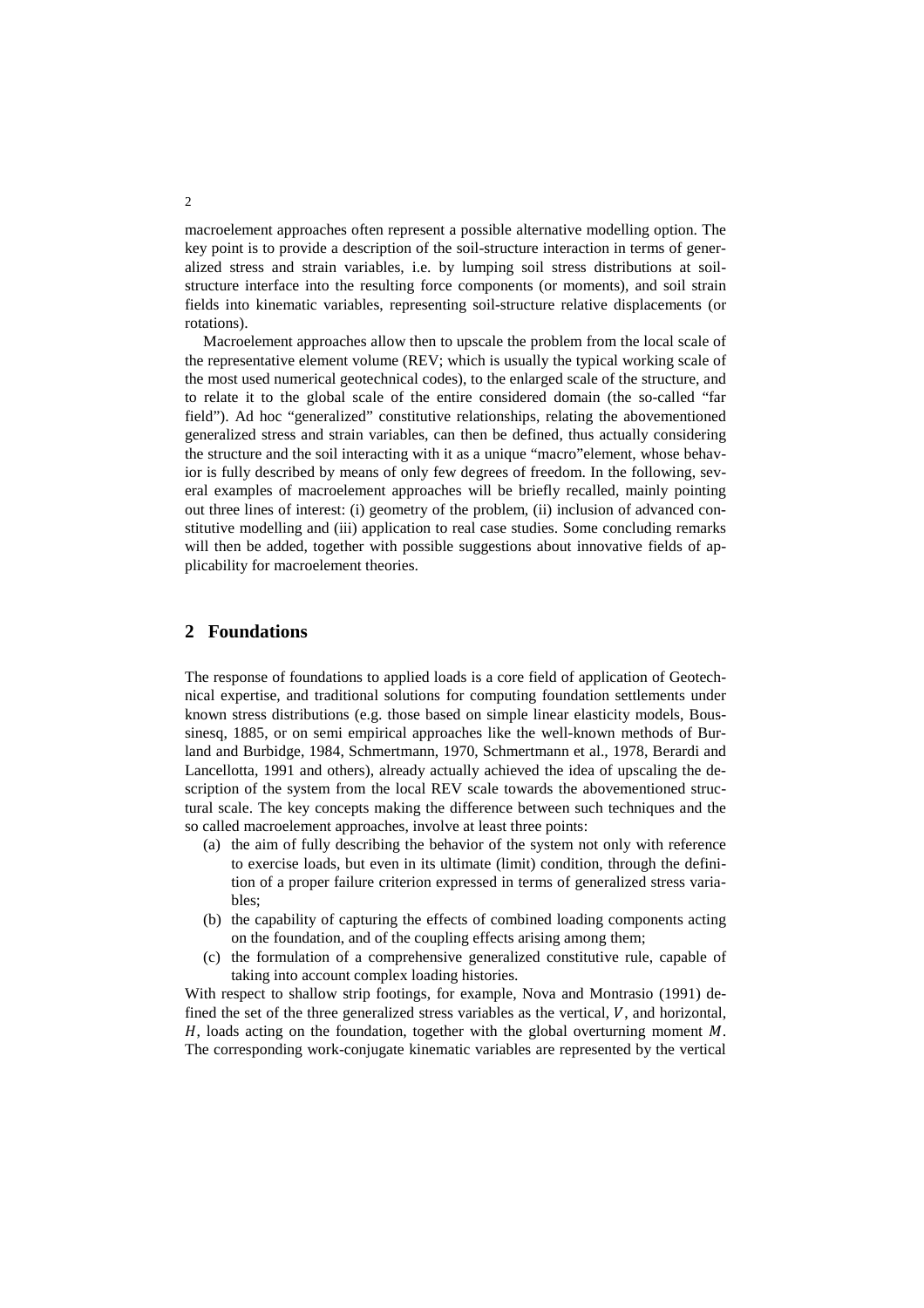and horizontal displacements of the foundation and by its rigid rotation. An analytical description of failure criterion  $f(V, H, M, V_M) = 0$  was introduced in the generalized stress space by interpolating experimental results on small scale 1g prototype system, where parameter  $V_M$  represents the usual bearing capacity of a shallow foundation under pure vertical load. In its original version, this macroelement model was only based on a classic rigid-plastic constitutive approach, fully described once a yielding function  $f(V, H, M, V_c) = 0$  (characterized by the same shape of the failure criterion, but with a reduced size represented by the variable  $V_c$ ), a plastic potential g, and an isotropic hardening rule are introduced, and the classic consistency condition is stepwise enforced.

Starting from this point, several extensions have been proposed, moving towards directions (i), (ii) and (iii) synthetically outlined in §1. Butterfield and Gottardi (1994), for example, studied the influence on the failure criterion of positive and negative values of H and M, working in conjunction  $(\pm H, \pm M)$  or in opposition  $(\pm H, \mp M)$ , respectively; Crèmer et al. (2001, 2002), Bienen et al. (2006), Grange et al. (2008) generalized the macroelement approach to 3D problems (e.g. an isolated foundation) where generalized stress and strain variables are characterized by 6 components. The same authors accounted even the possible development of geometrical effects and complex interaction mechanisms, remarkably affecting the overall behavior, like e.g. the detachment of the foundation from the underlying soil for highly eccentric loads (uplift effect). This is one of the most important consequences of the adopted upscaling framework: with respect to classical modelling approaches (based on a description of soil behavior at the local level), in macroelement approaches geometrical variables actually play the role of generalized constitutive parameters, directly affecting the global mechanical response. In this perspective, Pisanò et al. (2016) have recently proposed a macroelement model for shallow foundations accounting for the change in geometry, namely represented by the increase in the embedment of the foundation base with respect to ground level; whilst Galli and di Prisco (2014), numerically investigated the influence of the ground level inclination on the shape and rotation of the failure criterion in the generalized stress space, with the aim of extending the applicability of macroelement approaches to the design of anchored walls as stabilizing structures for potentially unstable slopes (an example of a real case study is provided in di Prisco et al., 2010). Li et al. (2016) proposed even a macroelement specifically conceived for deep foundations (i.e. single pile), thus extending again the applicability of such approach to other geometries than the traditional shallow foundation.

Following direction (ii), di Prisco et al. (2003) proposed an improved version of the original model accounting for the cyclic behavior of the system, by introducing a bounding surface approach and a mapping rule, thus allowing to develop permanent strains even within the yielding locus  $f(V, H, M, V_C) = 0$ . In the same context, a very rich scientific literature (not reported here for the sake of brevity; interested readers will find further details in the final paper) is available on the application of macroelement approaches for shallow foundations in dynamic problems, especially taking into account non-linearity in SSI problems.

A specific application to rock boulder impacts on soft soil strata was instead proposed by di Prisco and Vecchiotti (2006), who developed a viscoplastic version of the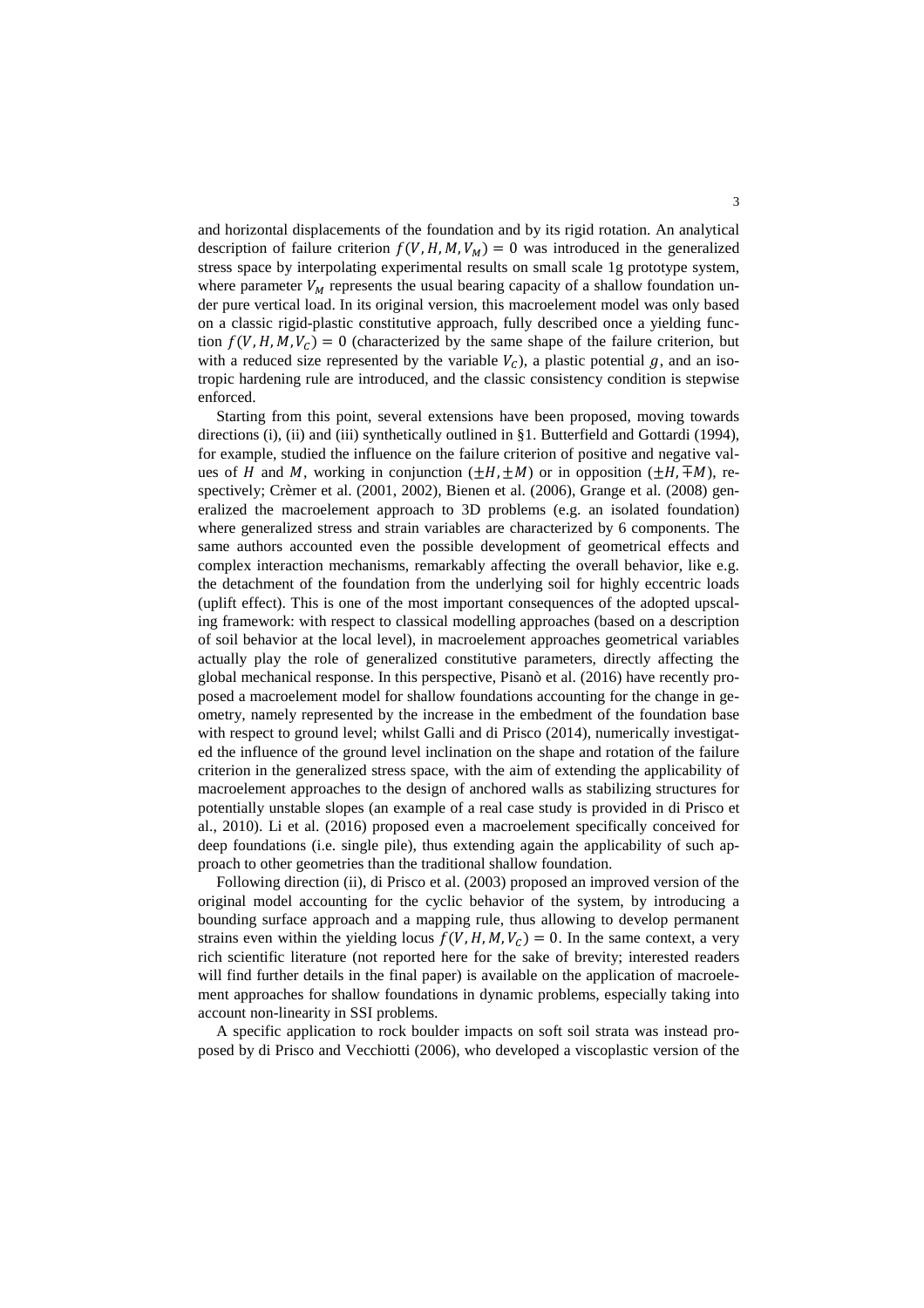macroelement model (BIMPAM, standing for "boulder impact model"), based on the concept of delayed plasticity and capable of taking into account even the evolution of the boulder-soil contact area along with the penetration of the rock into the granular layer. More recently, Salciarini and Tamagnini (2009), introduced a hypoplastic version of the macroelement constitutive rule, thus bypassing the classic strain decomposition into an elastic (reversible) and a plastic (irreversible) part and assuming a continuous evolution of the plastic part along with the loading and unloading phases of the imposed stress paths. In the very recent years, some specific applications of the macroelement approaches on historical towers (as in Pisanò et al., 2014) or on offshore structures (in particular the foundation of wind turbines, either on suction caisson of monopile; see e.g. Page et al., 2018, or Skjolden Skau et al., 2019) have even been proposed, witnessing the progressively increasing interest and awareness of the efficiency of this interpretative framework.

# **3 Buried structures and "other" Macroelement problems**

Starting from the original idea of a macroelement for shallow foundations, Calvetti et al. (2001, 2004), on the basis of micromechanical numerical investigations and small scale 1g experimental results, defined the shape of a more general interaction domain, with specific reference to a buried structure like a pipeline. In this context, under the hypothesis of a rigid circular cross section of the pipe, a set of generalized stress variables can still be defined as  $V, H, N$ , where  $V$  and  $H$  keep the original meaning of the vertical and horizontal interaction forces arising between the pipe cross section and the surrounding soil, and the variable  $M$  is substituted by the axial drag force  $N$  at the soilpipe interface (distributed bending components, as well as the torque induced by the soil on the pipe are in general neglected). In this context, of course, the pipeline is no longer thought as a "foundation", but simply as a buried structure that must resist the loads exerted by the soil. Typical examples are those involving the interaction of pipelines and active landslides, or the effects of earthquake induced permanent ground displacements due strike-slip fault activation. In such applications, real boundary value problems are modelled by discretizing the pipeline as a series of beam elements resting on a bed of non-linear springs, lumping soil reactions in each node of the pipeline. Each non-linear spring is governed by a 3D generalized macroelement constitutive rule. With respect to other traditional uncoupled approaches for the evaluation of the ultimate soil-pipe interaction forces (see e.g. Audybert and Nyman, 1977, Trautmann and O'Rourke, 1985, Trautmann et al., 1985, Scarpelli et al., 2005), the coupled macroelement approach allows to get a safer and more accurate description the soil-pipe interaction force, and hence of the internal state of stress in the pipeline (Galli, 2005, Cocchetti et al., 2008, 2009a). This perspective of numerically modelling real 3D boundary value problems by means of macroelement approaches (direction (iii), as cited in §1) introduces even the fundamental possibility of switching to displacementbased modelling approaches, since the "loading" history of the system is actually rep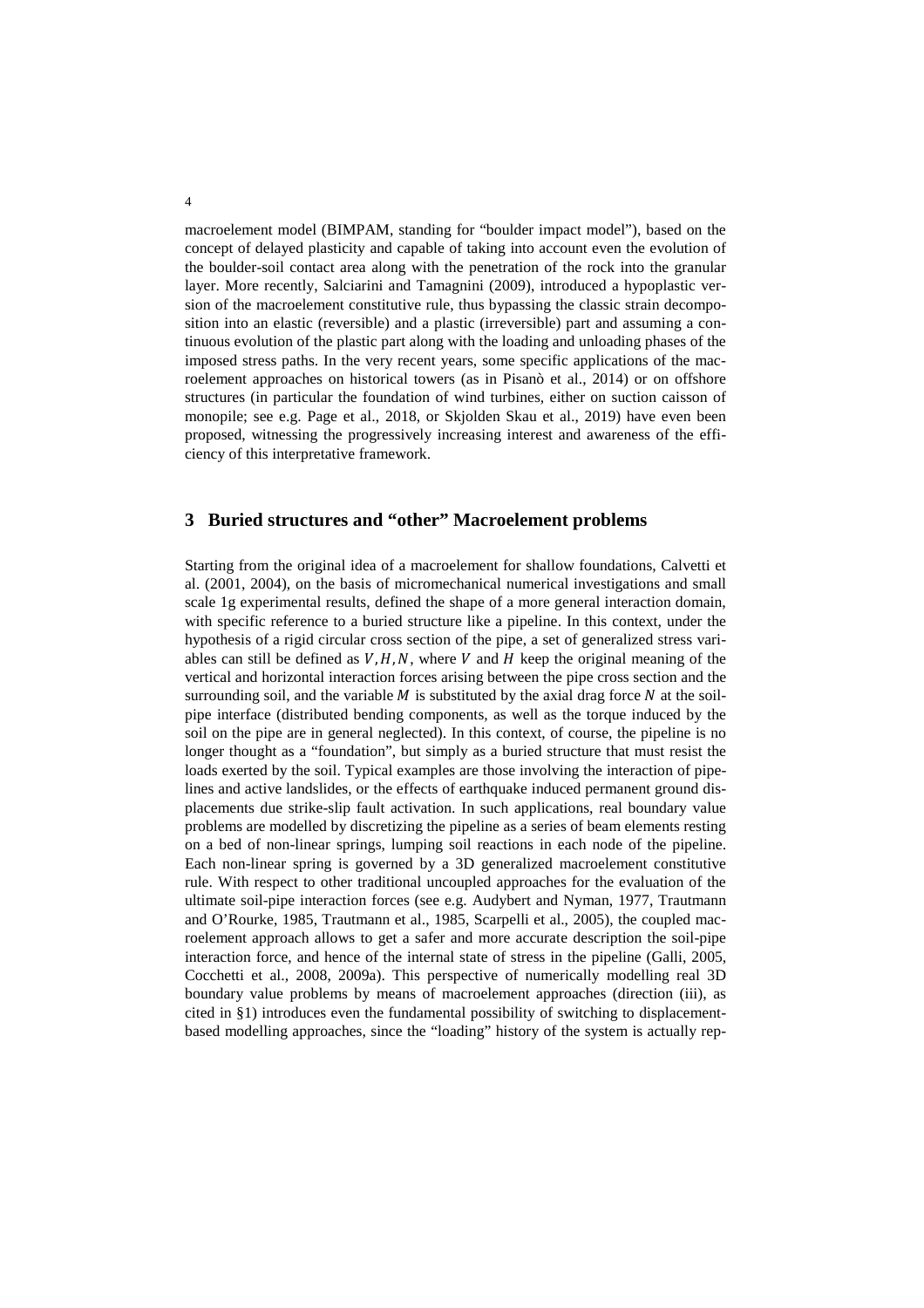resented by the global soil displacement profile (i.e. the far field, with respect to the pipe) observed for the landslide under investigation.

A couple of brief citations can finally be introduced. An interesting application of the macroelement concept is presently under investigation with respect to the agronomy field, with specific reference to the stability of trees. For these problems, as synthetically described by Dattola et al. (2019), the definition of a specific macroelement formulation can fruitfully improve the understanding of the mechanical response of root systems under combined actions and complex loading histories, as those given by wind effects on tall trees. More in general, the macroelement conceptual framework results to be very effective in boundary value problems involving several mechanical components. In this case, following a classical substructuring approach, the behavior of each single component can be described by mean of a generalized constitutive rule, and the global mechanical response of the system can then be obtained in terms of its generalized governing variables, once equilibrium equations and compatibility conditions are incrementally enforced among all the components. An interesting application of such approach has recently been proposed by Galli and di Prisco (2013), Galli et al. (2017), Galli and Bassani (2018) with reference to the design of slope stabilizing piles (thus overcoming the limitations of traditional limit equilibrium methods, based on an Ultimate Limit State framework, ULS), and by di Prisco et al. (2019) with reference to a displacement based approach for the design of earth embankments on soft soil strata, reinforced by means of piles or granular columns.

### **4 Comments and perspectives**

Despite the well-established theoretical framework supporting the formulation of macroelement models, and the richness of contributions nowadays existing in Literature proving the validity of such approaches, macrolement formulations do not still represent a standard design tool in engineering practice. At Author's feeling, the reason of such limited application is twofold: on one hand, the lack of numerical codes implementing macroelement constitutive rules among the usual relationships describing the interaction between a structural element embedded in a surrounding "hosting" material (as it is, for example, for embedded piles in design codes for deep foundations). Except for some examples of real boundary value problems solved by means of ad hoc numerical codes developed for research purposes (see e.g. the seismic analysis of Noto Cathedral described in di Prisco et al., 2006, or the analyses of long pipelines presented in Cocchetti et al., 2009b), usual engineering codes still model SSI by means of simplified interaction elements (like e.g. non-linear 1D uncoupled springs) rather than by implementing a fully coupled macroelement model (see in this respect the works of Zani et al., 2019, where an interesting analysis of an historical masonry arch bridge is discussed). On the other hand, the non-trivial calibration procedure often required by macroelement models is of course a crucial point for their wide applicability. For example, being these generalized constitutive relationships geometry-dependent, a change in the geometry or the inclusion of additional mechanical components would in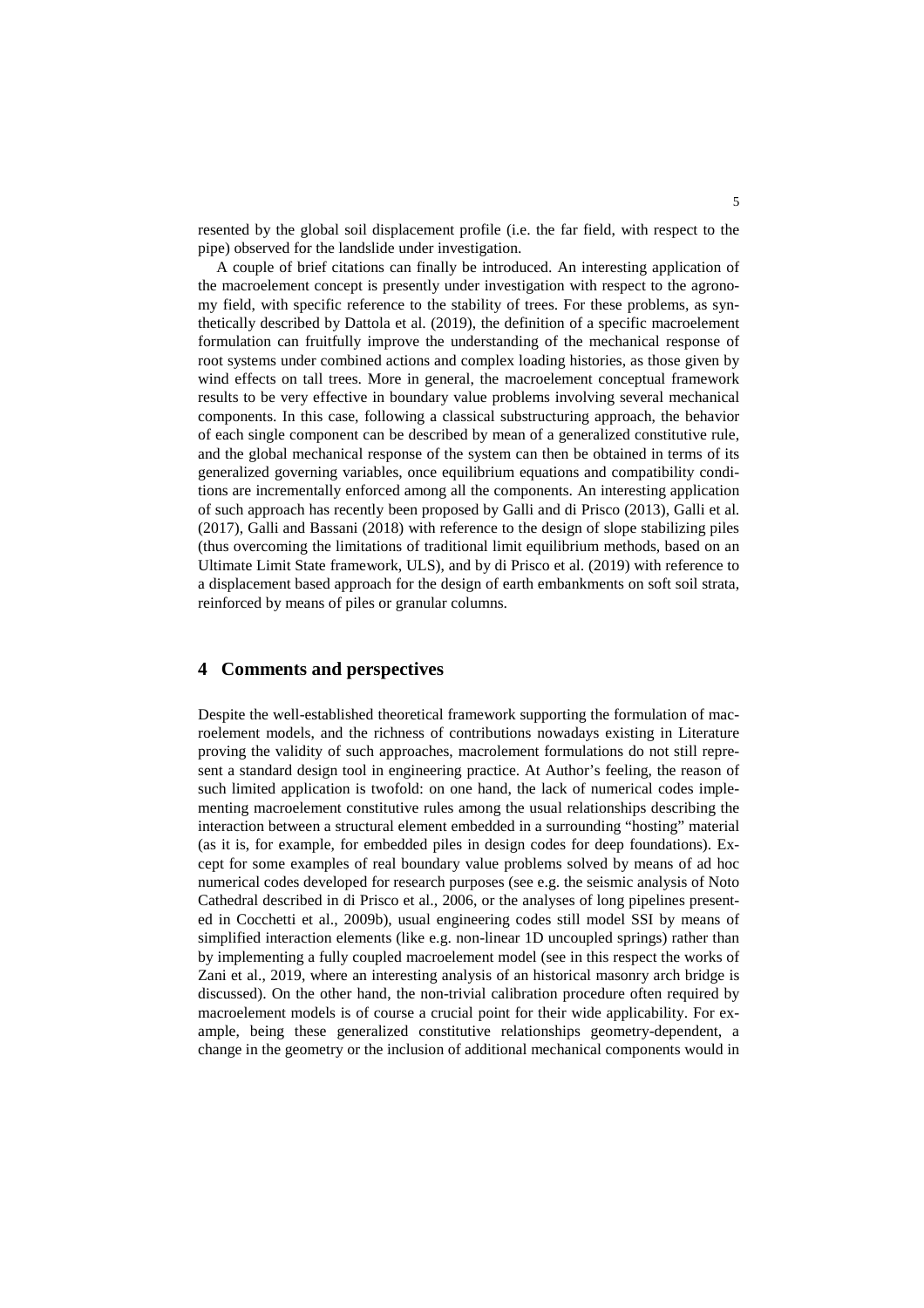principle require a recalibration of the constitutive rule. Moreover, some very peculiar aspects of the system behavior, deeply characterizing even the exercise conditions, are still under investigations, like the accurate description of the ratcheting phenomenon or the loading path dependency under low number of loading cycles (see on this latter point the work of Galli et al., 2015).

Nevertheless, given the high computational efficiency, macroelement approaches are in principle mainly indicated whenever a large number of rapid single analyses is required. Typical cases are represented by the predimensioning phase of a design process, where the main geometrical and mechanical properties have to be optimized often by comparing different alternative solutions. On the opposite side, similar needs are required by territorial surveying systems for lifelines networks, where rapid (and possibly real time!) calculations of SSI problems are required. Such examples directly involve risk mitigation strategies against natural hazards (see e.g. Ni et al., 2018, and Hu et al., 2019).

Beyond the – still limited – application of macroelement theories to standard design problems, it is worth notice that such approaches are particularly important on a cultural point of view. As previously said, they represent in fact a powerful interpretative tool, assembling together a description not only of the ultimate limit condition of the system (i.e. its failure criterion), but even of its pre-failure response, thus making them suitable to be implemented in complex analyses respecting both equilibrium and compatibility conditions (bypassing e.g. the limits of usual ULS approaches). Two main consequences could in principle be outlined: the availability of an accurate description of the pre-failure phase at the design level would allow consistent displacement estimations (which often represent a performance measure), thus facilitating the introduction of Displacement Based Design approaches (DBD). Furthermore, the comprehensive description of all the possible failure mechanisms in a unique failure criterion accounting for the coupling effect among the different loading components, gives even the possibility of a meaningful measurement of the safety of the system for each given set of applied loads, thus bypassing some limitations of the usual verification criteria based on uncoupled approaches.

In an engineering perspective, these points could potentially (and hopefully?) lead to remarkable improvement of the design process, and represent an important tool for the diffusion of Geotechnical competences.

### **References**

- Audibert, Jean M.E., Nyman, Kenneth J. (1977). Soil restraint against horizontal motion of pipes. *J Geotech Eng Div*, 103 (10), pp. 1119-1142.
- Berardi, R. and Lancellotta, R. (1991). Stiffness of Granular soil from field performance. *Geotechnique*, 41(1) 149-157.
- Bienen, B., B. W. Byrne, G. T. Houlsby, and Cassidy, M. J. (2006). Investigating six-degree-offreedom loading of shallow foundation on sand. *Géotechnique*, 56 (6): 367–379.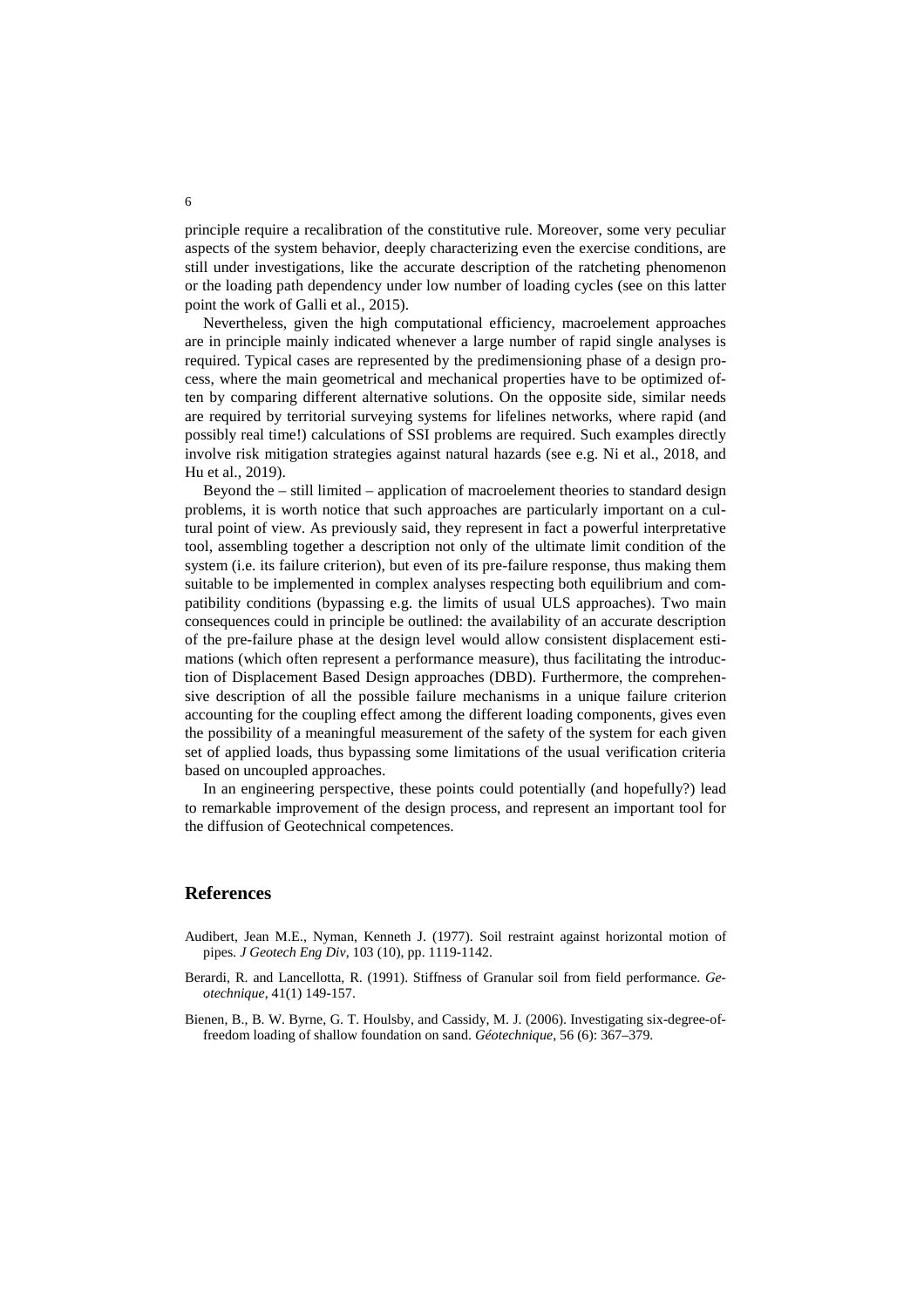- Boussinesq, J., (1885). *Application des potentiels à l'étude de l'équilibre et du mouvement des solides élastiques*. Gauthier-Villar, Paris.
- Burland, J.B. and Burbidge, M.C. (1984). Settlement of foundations on sands and gravels. *Proc. Inst. Civ. Engrs*, Part 1, 1984, 78, 1325-1381.
- Butterfield, R. and Gottardi, G. (1994). A complete three-dimensional failure envelope for shallow footings on sand. *Gètechnique*, 44:181–184.
- Calvetti, F., di Prisco, C., and Nova, R. 2001. Modelling of pipeline-landslilde interaction. In *Powders and Grains 2001*, Edited by Y. Kishino. Balkema, Rotterdam, the Netherlands. pp. 304–307.
- Calvetti, F., di Prisco, C., and Nova, R. 2004. Experimental and numerical analysis of soil-pipe interaction. *Journal of Geotechnical and Geoenvironmental Engineering*, 130(12): 1292– 1299.
- Cocchetti, G., di Prisco, C., Galli, A. (2008). Soil-pipeline interaction along active fault systems. *International Journal of Offshore and Polar Engineering*, 18(3), pp. 211-219.
- Cocchetti, G., di Prisco, C., Galli, A. (2009b). Soil-pipeline interaction along unstable slopes: A coupled three-dimensional approach. Part 2: Numerical analyses. *Canadian Geotechnical Journal*, 46(11), pp. 1305-1321.
- Cocchetti, G., di Prisco, C., Galli, A., Nova, R. (2009a). Soil-pipeline interaction along unstable slopes: A coupled three-dimensional approach. Part 1: Theoretical formulation. *Canadian Geotechnical Journal*, 46(11), pp. 1289-1304.
- Cremer, C., Pecker, A., and Davenne L. (2001). Cyclic macro-element for soil structure interaction - Material and geometrical non linearities. *Num. Methods in Geomech*., 25, 1257-1284.
- Cremer, C., Pecker, A., and Davenne, L. (2002). Modelling of nonlinear dynamic behavior of a shallow strip foundation with macro-element. *Journal of Earthquake Engineering*, 06:175– 211.
- Dattola, G., Ciantia, M. O., Galli, A., Blyth, L., Zhang, X., Knappet, J. A., Castellanza, R., Sala, C., and Leung, A.K., (2019). A macroelement approach for the stability assessment of trees. Proceeding of CNRIG2019, Lecco, July 3-5 2019, in press.
- di Prisco C, Nova R, Sibilia A (2003). Shallow footing under cyclic loading: experimental behaviour and constitutive modelling. In: Maugeri M, Nova R (eds) *Geotechnical analysis of the seismic vulnerability of historical monuments*. Patron, Bologna, pp 99–122.
- di Prisco, C., Flessati, L., Frigerio, G. and Galli, A. (2019). Mathematical modelling of the mechanical response of earth embankments on piled foundations. *Géotechnique*, under review.
- di Prisco, C., Massimino, M.R., Maugeri, M., Nicolosi, N., Nova, R. (2006). Cyclic numerical analyses of Noto Cathedral: soil-structure interaction modelling. Rivista Italiana di Geotecnica, 2006(2), p. 49-64.
- di Prisco, C., Vecchiotti, M. (2006). A rheological model for the description of boulder impacts on granular strata. *Géotechnique*, 56(7), pp. 469-482.
- di Prisco, M., Dozio, D., Galli, A., Lapolla, S. (2010). Assessment and control of a SFRC retaining structure: Mechanical issues. *European Journal of Environmental and Civil Engineering*, 14 (10), pp. 1259-1296.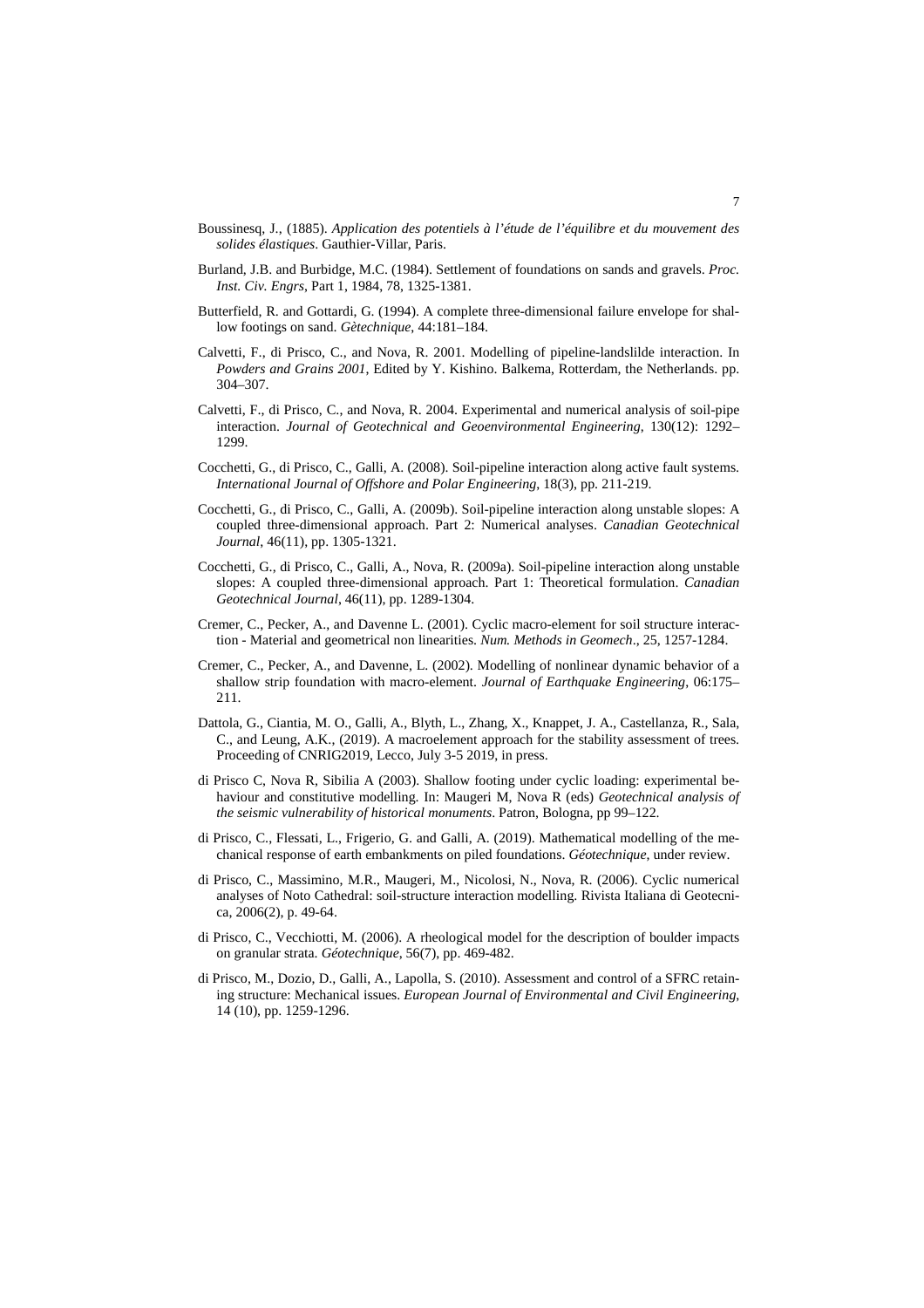- Galli, A. (2005). Mechanical interaction between buried pipelined and landslides: small scale experimental analyses, numerical modelling and case studies., *Ph.D. thesis*, Department of Structural Engineering, Politecnico di Milano, Milan, Italy.
- Galli, A., Bassani, A. (2018). Innovative performance-based design of slope stabilizing piles for a railway embankment. *European Journal of Environmental and Civil Engineering*, 22(1), pp. 99-121.
- Galli, A., di Prisco, C. (2013). Displacement-based design procedure for slope-stabilizing piles. *Canadian Geotechnical Journal*, 50(1), pp. 41-53.
- Galli, A., di Prisco, C. (2014). Definizione del dominio di interazione di muri di placcaggio mediante analisi numeriche. *Proc. of XXV Convegno Nazionale di Geotecnica*, p.541-548, Baveno, June 4-6, 2014.
- Galli, A., Farshchi, I., Caruso, M. (2015). Influence of loading path on cyclic mechanical response of small-scale shallow strip footing on loose sand. *Canadian Geotechnical Journal*, 52(9), pp. 1228-1240.
- Galli, A., Maiorano, R.M.S., di Prisco, C., Aversa, S. (2017). Design of slope-stabilizing piles: From Ultimate Limit State approaches to displacement based methods. *Rivista Italiana di Geotecnica*, 51(3), pp. 77-93.
- Grange S, Kotronis P, Mazars J (2008). A macro-element for a circular foundation to simulate 3D soil-structure interaction. *Int J. Num Anal Meth Geomech.*, 32:1205–1227.
- Hu, B., Li, X., Huang, D. (2019). Safety Risk Analysis and Protective Control of Existing Pipelines Affected by Deep Pit Excavation in Metro Construction. *Modelling and Simulation in Engineering*, Open Access 3643808.
- Li, Z., Kotronis, P., Escoffier, S., Tamagnini, C. (2016). A hypoplastic macroelement for single vertical piles in sand subject to three-dimensional loading conditions. Acta Geotechnica, 11(2), pp. 373-390.
- Li, Z., Kotronis, P., Escoffier, S., Tamagnini, C. (2016). A hypoplastic macroelement for single vertical piles in sand subject to three-dimensional loading conditions. *Acta Geotechnica*, 11(2), pp. 373-390.
- Ni, P., Mangalathu, S., Yi, Y. (2018). Fragility analysis of continuous pipelines subjected to transverse permanent ground deformation. Soils and Foundations, 58(6), pp. 1400-1413.
- Nova, R. and Montrasio, L. (1991). A complete three-dimensional failure envelope for shallow footings on sand. *Gètechnique*, 41:243–256.
- Page, A.M., Grimstad, G., Eiksund, G.R., Jostad, H.P. (2018). A macro-element pile foundation model for integrated analyses of monopile-based offshore wind turbines. *Ocean Eng*, 167, pp. 23-35.
- Pisanò, F., di Prisco, C., and Lancellotta, R., (2014). Soil–foundation modelling in laterally loaded historical towers. *Géotechnique*, 64, No. 1, 1–15.
- Pisanò, F., Flessati, L., Di Prisco, C. (2016). A macroelement framework for shallow foundations including changes in configuration. *Géotechnique*, 66(11), pp. 910-926
- Salciarini, D., Tamagnini, C. (2009). A hypoplastic macroelement model for shallow foundations under monotonic and cyclic loads. Acta Geotechnica, 4(3), pp. 163-176.
- Scarpelli, G., Sakellariadi, E., Furlani, G. (2003). Evaluation of soil-pipeline longitudinal interaction forces. *Rivista Italiana di Geotecnica*, 37 (4), pp. 24-41.